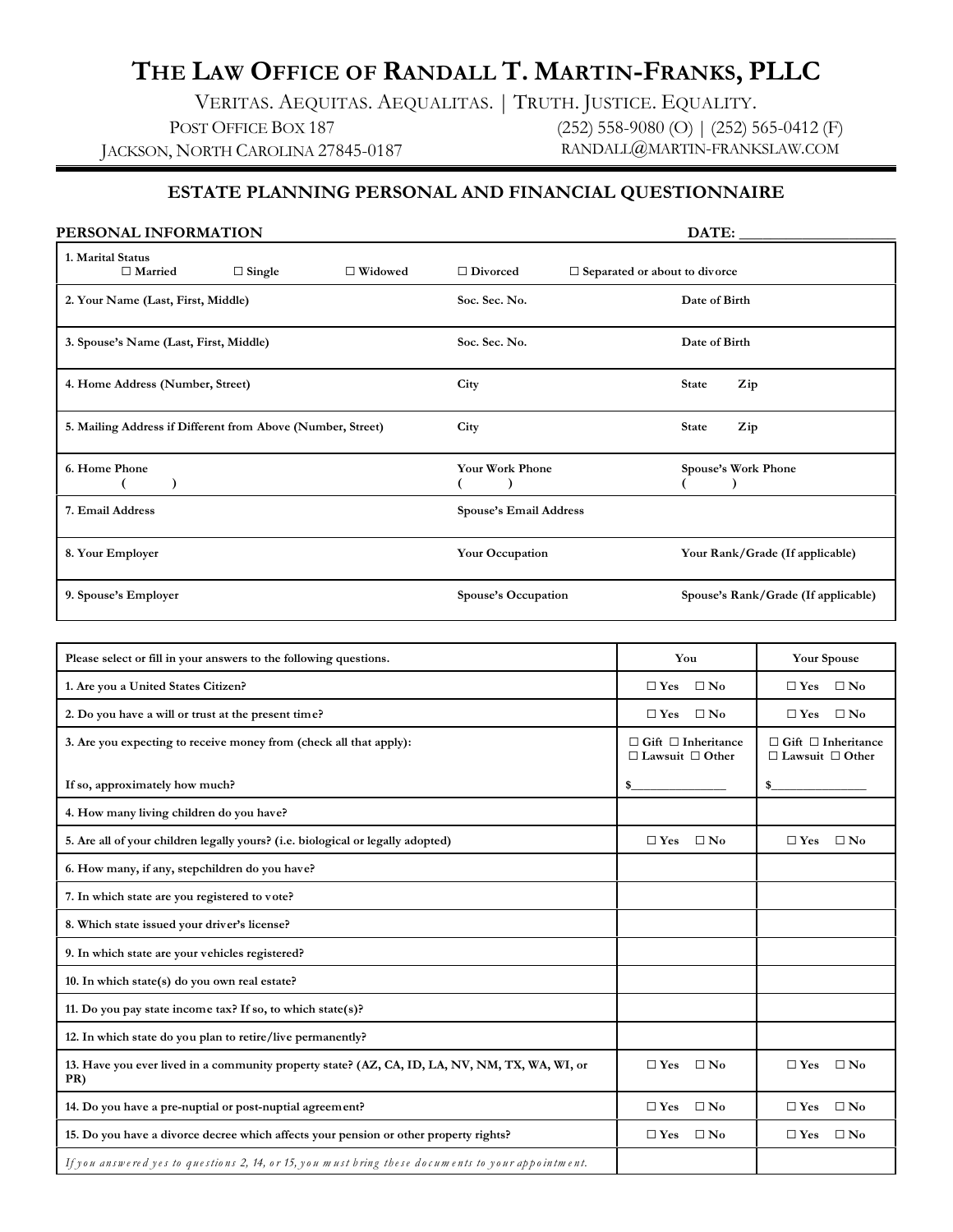# **FINANCIAL INFORMATION**

**1. Do you own a home or other real estate? Please indicate which is your prim ary residence.**

| <b>Description and Location</b> | Titled in whose name<br>Please indicate if owned jointly | <b>Purchase Price</b> | <b>Fair Market</b><br>Value | Mtg. Balance | Equity Balance<br>(FMV - Mtg.) |
|---------------------------------|----------------------------------------------------------|-----------------------|-----------------------------|--------------|--------------------------------|
|                                 |                                                          |                       |                             |              |                                |
|                                 |                                                          |                       |                             |              |                                |
|                                 |                                                          |                       |                             |              |                                |
|                                 |                                                          |                       |                             |              |                                |
| <b>Total Net Value</b>          |                                                          |                       |                             |              |                                |

| 2. Do you own any other titled property? (i.e. car, boat, trailer, etc) |                                                          |                   |                  |                                    |  |  |
|-------------------------------------------------------------------------|----------------------------------------------------------|-------------------|------------------|------------------------------------|--|--|
| Description                                                             | Titled in whose name<br>Please indicate if owned jointly | Fair Market Value | Mortgage Balance | Equity Balance<br>(FMV - Mortgage) |  |  |
|                                                                         |                                                          |                   |                  |                                    |  |  |
|                                                                         |                                                          |                   |                  |                                    |  |  |
|                                                                         |                                                          |                   |                  |                                    |  |  |
|                                                                         |                                                          |                   |                  |                                    |  |  |
| <b>Total Net Value</b>                                                  |                                                          |                   |                  |                                    |  |  |

|  |  |  |  |  |  | 3. Do you have any checking accounts? |
|--|--|--|--|--|--|---------------------------------------|
|--|--|--|--|--|--|---------------------------------------|

| Name of Financial Institution | Titled in Whose Name<br>Please indicate if owned jointly | Approx. Balance |  |
|-------------------------------|----------------------------------------------------------|-----------------|--|
|                               |                                                          |                 |  |
|                               |                                                          |                 |  |
|                               |                                                          |                 |  |
|                               |                                                          |                 |  |
| <b>Total Value</b>            |                                                          |                 |  |

**4. Do you have any interest bearing accounts? (i.e. savings, money market, and/or CD's)**

| Name of Financial Institution | Titled in Whose Name<br>Please indicate if owned jointly | Approx. Balance |
|-------------------------------|----------------------------------------------------------|-----------------|
|                               |                                                          |                 |
|                               |                                                          |                 |
|                               |                                                          |                 |
|                               |                                                          |                 |
|                               | <b>Total Value</b>                                       |                 |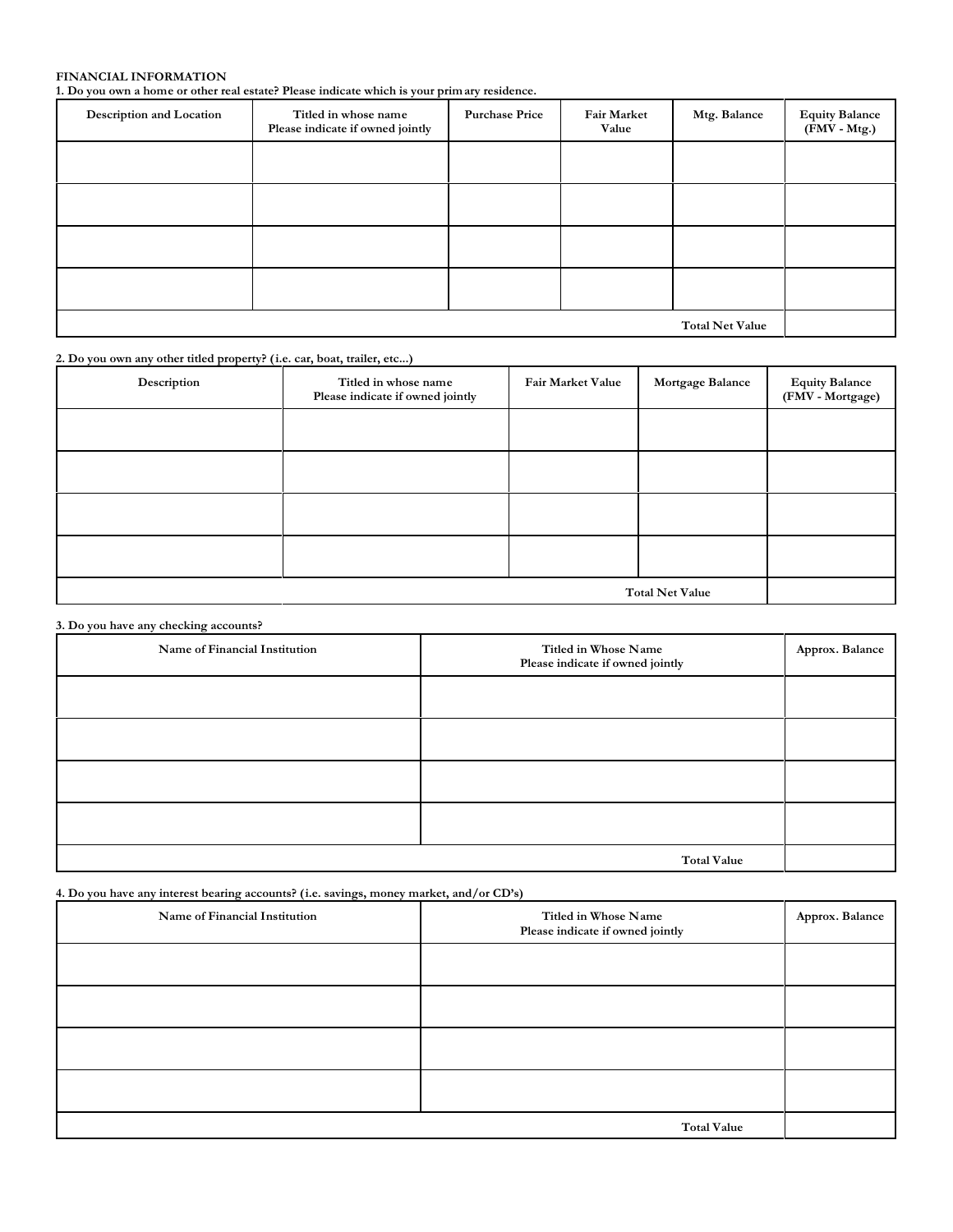**5. Do you own any stocks, bonds, or mutual funds (including employee stock purchasing plans)?**

| Number of<br><b>Shares</b> | Name of Security | Titled in whose name<br>Please indicate if owned jointly | <b>Purchase Price</b> | <b>Current Value</b> |
|----------------------------|------------------|----------------------------------------------------------|-----------------------|----------------------|
|                            |                  |                                                          |                       |                      |
|                            |                  |                                                          |                       |                      |
|                            |                  |                                                          |                       |                      |
|                            |                  |                                                          |                       |                      |
|                            |                  |                                                          | <b>Total Value</b>    |                      |

**6. Do you have any profit sharing, IRA's, or pension plans?**

| Description/Location | Beneficiary        | <b>Current Value</b> |
|----------------------|--------------------|----------------------|
|                      |                    |                      |
|                      |                    |                      |
|                      |                    |                      |
|                      |                    |                      |
|                      | <b>Total Value</b> |                      |

**7. Do you have any life insurance policies or annuities?**

| Name of Company | Insured            | <b>Policy Owner</b> | $1^{\rm st}$ Beneficiary | $2^{\rm nd}$ Beneficiary | Death Benefit |
|-----------------|--------------------|---------------------|--------------------------|--------------------------|---------------|
| <b>SGLI</b>     |                    |                     |                          |                          |               |
|                 |                    |                     |                          |                          |               |
|                 |                    |                     |                          |                          |               |
|                 |                    |                     |                          |                          |               |
|                 |                    |                     |                          |                          |               |
|                 |                    |                     |                          |                          |               |
|                 | <b>Total Value</b> |                     |                          |                          |               |

**8. Does anyone owe you money?**

| Description         | Approx. Value |
|---------------------|---------------|
|                     |               |
|                     |               |
|                     |               |
|                     |               |
| Approx. Total Value |               |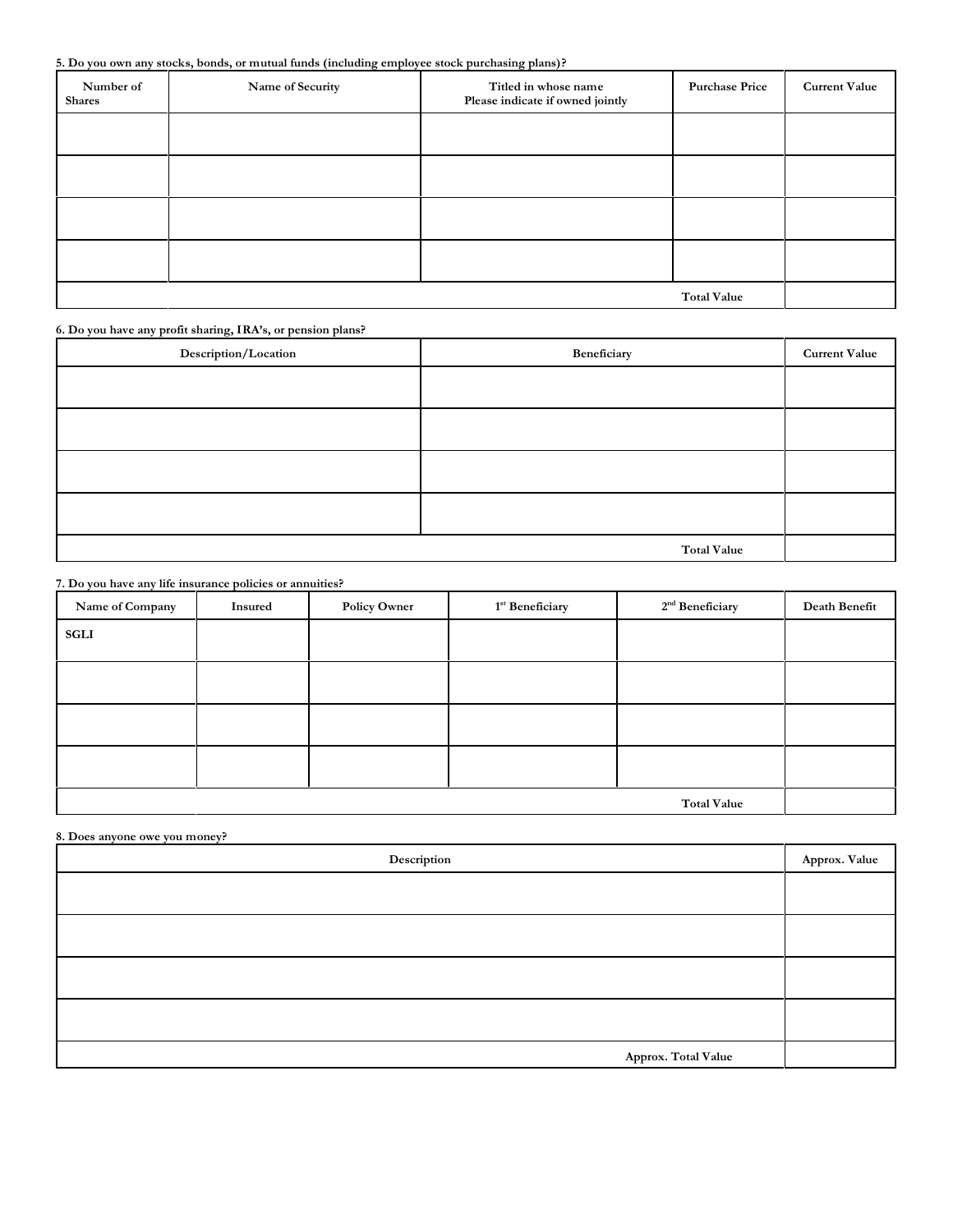| Description         | Approx. Value |
|---------------------|---------------|
|                     |               |
|                     |               |
|                     |               |
|                     |               |
| Approx. Total Value |               |

**10. What is the approximate value of all of your other personal property? (i.e. anything that is not included above) A gross estimation is acceptable . . . . . . . . . . . . . . . . . . . . . . . . . . . . . . . . . . . . . . . . . . . . . . . . . . . . . . . . . . . . . . . . . . . . . . . . . . . . . . . . \$\_\_\_\_\_\_\_\_\_\_\_\_\_\_\_**

**11. Do you have any debts other than the mortgages and loans listed above? (i.e. personal loans, credit card debt, etc.)**

| Description              | <b>Amount Owed</b> |
|--------------------------|--------------------|
|                          |                    |
|                          |                    |
|                          |                    |
|                          |                    |
| <b>Total Amount Owed</b> |                    |

**15. Do you own any safe deposit boxes?**

| Location | Titled in whose name |
|----------|----------------------|
|          |                      |
|          |                      |
|          |                      |

#### **MANAGEMENT DECISIONS: YOUR ESTATE MANAGEMENT TEAM**

**1. Personal Representative/Executor: This individual manages the probate and settlement of your estate. They can be a spouse, adult children, a trusted friend, and/or a corporate fiduciary. For You For Your Spouse**

| 2. Successor Personal Representative/Executor: This individual will take over should your primary personal representative die or be unwilling to fulfill their<br>responsibility as your personal representative/executor. |                                           |
|----------------------------------------------------------------------------------------------------------------------------------------------------------------------------------------------------------------------------|-------------------------------------------|
| <sup>1st</sup> Successor For You                                                                                                                                                                                           | <sup>1st</sup> Successor For Your Spouse  |
|                                                                                                                                                                                                                            |                                           |
|                                                                                                                                                                                                                            |                                           |
| 2 <sup>nd</sup> Successor For You                                                                                                                                                                                          | 2 <sup>nd</sup> Successor For Your Spouse |
|                                                                                                                                                                                                                            |                                           |
|                                                                                                                                                                                                                            |                                           |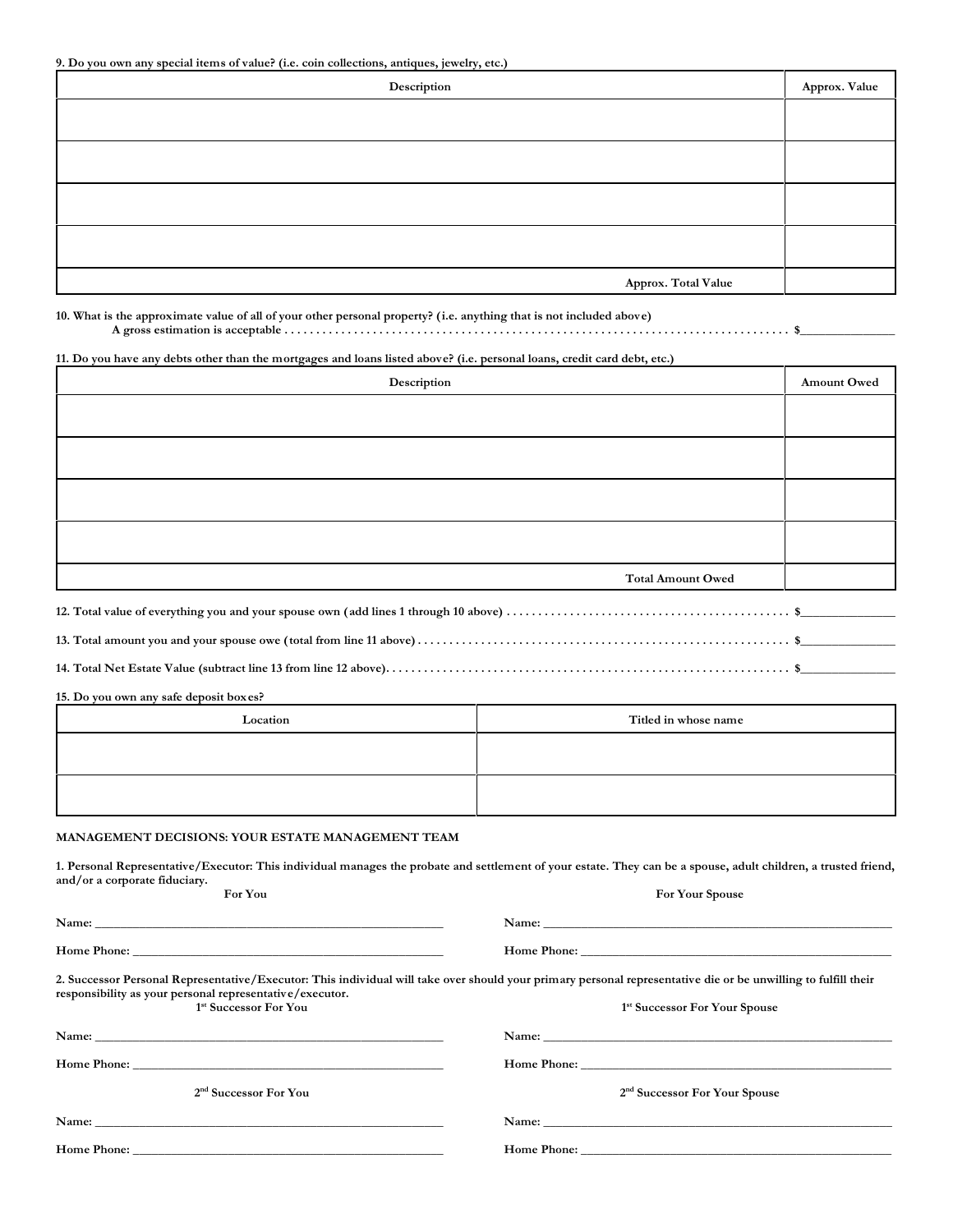**3. Trustee: Manages the administration and investments in your trust. They should be someone with financial responsibility and experience. If you are creating** a trust of which your spouse is to be both the beneficiary and trustee (e.g. a tax saving Credit Shelter Trust (B Trust) you should also name a co-trustee to make **discretionary decisions. For You For Your Spouse**

| For You                                                                                                                                                                                                                       | For Your Spouse                                                                                                                                                                                                                     |
|-------------------------------------------------------------------------------------------------------------------------------------------------------------------------------------------------------------------------------|-------------------------------------------------------------------------------------------------------------------------------------------------------------------------------------------------------------------------------------|
|                                                                                                                                                                                                                               |                                                                                                                                                                                                                                     |
| <b>Contact Phone:</b> The Contact Phone:                                                                                                                                                                                      | <b>Contact Phone:</b> The contract Phone: The contract Phone: The contract Phone: The contract Phone: The contract Phone: The contract Phone: The contract Phone: The contract Phone: The contract Phone: The contract Phone: The c |
| and/or a corporate fiduciary.<br>1 <sup>st</sup> Successor For You                                                                                                                                                            | 4. Successor Trustee (or Co-Trustee): Back-up manager who steps in after your first trustee either dies or resigns. This can be your adult children, a trusted friend,<br><sup>1st</sup> Successor For Your Spouse                  |
|                                                                                                                                                                                                                               |                                                                                                                                                                                                                                     |
| Name: Name: Name: Name: Name: Name: Name: Name: Name: Name: Name: Name: Name: Name: Name: Name: Name: Name: Name: Name: Name: Name: Name: Name: Name: Name: Name: Name: Name: Name: Name: Name: Name: Name: Name: Name: Name: | Name: Name: Name: Name: Name: Name: Name: Name: Name: Name: Name: Name: Name: Name: Name: Name: Name: Name: Name: Name: Name: Name: Name: Name: Name: Name: Name: Name: Name: Name: Name: Name: Name: Name: Name: Name: Name:       |
|                                                                                                                                                                                                                               |                                                                                                                                                                                                                                     |
| 2 <sup>nd</sup> Successor For You                                                                                                                                                                                             | 2 <sup>nd</sup> Successor For Your Spouse                                                                                                                                                                                           |
|                                                                                                                                                                                                                               | Name: Name and the state of the state of the state of the state of the state of the state of the state of the state of the state of the state of the state of the state of the state of the state of the state of the state of      |
|                                                                                                                                                                                                                               |                                                                                                                                                                                                                                     |
| Your Personal Representative must be bonded.<br>$\Box$ Yes $\Box$ No                                                                                                                                                          | You may provide that your Personal Representative and/or Trustees be insured, or bonded, in order to protect the beneficiaries of the trust:<br>Your Spouse's Personal Representative must be bonded.<br>$\Box$ Yes $\Box$ No       |
| Your Trustee must be bonded.<br>$\Box$ Yes $\Box$ No                                                                                                                                                                          | Your Spouse's Trustee must be bonded.<br>$\Box$ Yes $\Box$ No                                                                                                                                                                       |
| 5. Guardians for Minor Children: This is a responsible adult who will raise you children if som ething happens to you.<br><sup>1st</sup> Choice For You                                                                       | <sup>1st</sup> Choice For Your Spouse                                                                                                                                                                                               |
|                                                                                                                                                                                                                               |                                                                                                                                                                                                                                     |
|                                                                                                                                                                                                                               |                                                                                                                                                                                                                                     |
|                                                                                                                                                                                                                               |                                                                                                                                                                                                                                     |
| 2 <sup>nd</sup> Choice For You                                                                                                                                                                                                | 2 <sup>nd</sup> Choice For Your Spouse                                                                                                                                                                                              |
|                                                                                                                                                                                                                               |                                                                                                                                                                                                                                     |
|                                                                                                                                                                                                                               | <b>Home Phone:</b>                                                                                                                                                                                                                  |
|                                                                                                                                                                                                                               | <b>Relationship:</b> The contract of the contract of the contract of the contract of the contract of the contract of the contract of the contract of the contract of the contract of the contract of the contract of the contract o |
| <b>DENTREALBER</b>                                                                                                                                                                                                            |                                                                                                                                                                                                                                     |

**BENEFICIARIES**

**1. Special Gifts to Organizations: Do you want to make a gift (cash or specific item) to a charity, foundation, religious, or fraternal organization?**

| Name of Organization | Description of Gift | <b>Alternate Beneficiary</b> |
|----------------------|---------------------|------------------------------|
|                      |                     |                              |
|                      |                     |                              |
|                      |                     |                              |
|                      |                     |                              |
|                      |                     |                              |
|                      |                     |                              |

**2. Do you want to give any specific items or cash gifts to a family member or other individual? (e.g. wedding ring to your daughter, gun collection to a son or nephew, etc.)**

| Name of Individual | <b>Description of Gift or Amount</b> | <b>Alternate Beneficiary</b> |
|--------------------|--------------------------------------|------------------------------|
|                    |                                      |                              |
|                    |                                      |                              |
|                    |                                      |                              |
|                    |                                      |                              |
|                    |                                      |                              |
|                    |                                      |                              |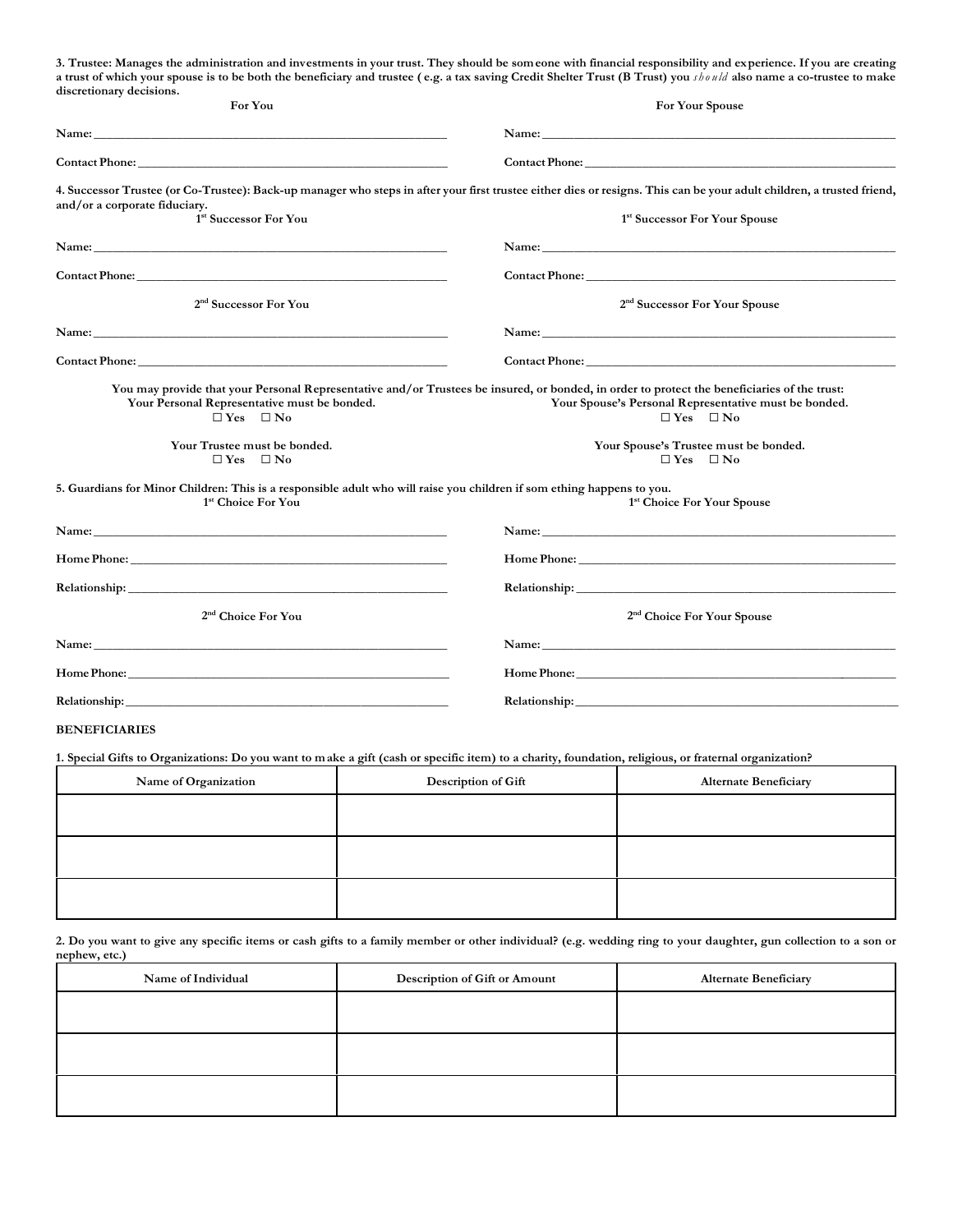**3. Who do you want to receive the rest of your estate after the above-referenced special gifts have been distributed? You may designate a dollar amount or a percentage, however; a percentage is easier and must add up to 100%.**

| Name of Person/Organization | Amount/Percentage | <b>Alternate Beneficiary</b> |
|-----------------------------|-------------------|------------------------------|
|                             |                   |                              |
|                             |                   |                              |
|                             |                   |                              |
|                             |                   |                              |
|                             |                   |                              |
|                             |                   |                              |

#### **4. Inheritance Instructions: Please list your children**

| Name | Address | Age | T = This Marriage<br>P = Previous Marriage | Married<br>$\mathbf Y$ or $\mathbf N$ | Number of<br>Grandchildren |
|------|---------|-----|--------------------------------------------|---------------------------------------|----------------------------|
|      |         |     |                                            |                                       |                            |
|      |         |     |                                            |                                       |                            |
|      |         |     |                                            |                                       |                            |
|      |         |     |                                            |                                       |                            |

**5. Do you want your children to receive their inheritance in installments, at certain ages, or all at once? In what amounts and at what age(s)? Your children's inheritance can be held in trust and managed for them until they are at any age you choose (21, 25, 30, etc.) and used for their education and other needs until that time. This method waits until the children are mature enough to handle money.**

**\_\_\_\_\_\_\_\_\_\_\_\_\_\_\_\_\_\_\_\_\_\_\_\_\_\_\_\_\_\_\_\_\_\_\_\_\_\_\_\_\_\_\_\_\_\_\_\_\_\_\_\_\_\_\_\_\_\_\_\_\_\_\_\_\_\_\_\_\_\_\_\_\_\_\_\_\_\_\_\_\_\_\_\_\_\_\_\_\_\_\_\_\_\_\_\_\_\_\_\_\_\_\_\_\_\_\_\_\_\_\_\_\_\_\_\_\_\_\_\_\_\_\_\_\_\_\_\_\_\_\_\_\_ \_\_\_\_\_\_\_\_\_\_\_\_\_\_\_\_\_\_\_\_\_\_\_\_\_\_\_\_\_\_\_\_\_\_\_\_\_\_\_\_\_\_\_\_\_\_\_\_\_\_\_\_\_\_\_\_\_\_\_\_\_\_\_\_\_\_\_\_\_\_\_\_\_\_\_\_\_\_\_\_\_\_\_\_\_\_\_\_\_\_\_\_\_\_\_\_\_\_\_\_\_\_\_\_\_\_\_\_\_\_\_\_\_\_\_\_\_\_\_\_\_\_\_\_\_\_\_\_\_\_\_\_\_ \_\_\_\_\_\_\_\_\_\_\_\_\_\_\_\_\_\_\_\_\_\_\_\_\_\_\_\_\_\_\_\_\_\_\_\_\_\_\_\_\_\_\_\_\_\_\_\_\_\_\_\_\_\_\_\_\_\_\_\_\_\_\_\_\_\_\_\_\_\_\_\_\_\_\_\_\_\_\_\_\_\_\_\_\_\_\_\_\_\_\_\_\_\_\_\_\_\_\_\_\_\_\_\_\_\_\_\_\_\_\_\_\_\_\_\_\_\_\_\_\_\_\_\_\_\_\_\_\_\_\_\_\_**

**6. If one of your children predeceases you, do you want that child's share to go to that child's children, your grandchildren, ( Per Stirpes)** G **or do you want that child's share to be div ided among only your other living children (Per Capita),** G**, nothing to a grandchild whose parent predeceased you.**

**7. Do you want to insure that your children from a previous marriage receive a share of your estate?**  $(\Box N/A)$ 

**For You For Your Spouse**<br>
□ **Yes** □ **No** □ **Yes** □ **No** 

**8. List Dependents Who Require Special Care: Do you want to provide for "basic" care or luxuries and other extras to supplement government benefits?** G **Yes** G **No**

**\_\_\_\_\_\_\_\_\_\_\_\_\_\_\_\_\_\_\_\_\_\_\_\_\_\_\_\_\_\_\_\_\_\_\_\_\_\_\_\_\_\_\_\_\_\_\_\_\_\_\_\_\_\_\_\_\_\_\_\_\_\_\_\_\_\_\_\_\_\_\_\_\_\_\_\_\_\_\_\_\_\_\_\_\_\_\_\_\_\_\_\_\_\_\_\_\_\_\_\_\_\_\_\_\_\_\_\_\_\_\_\_\_\_\_\_\_\_\_\_\_\_\_\_\_\_\_\_\_\_\_\_\_ \_\_\_\_\_\_\_\_\_\_\_\_\_\_\_\_\_\_\_\_\_\_\_\_\_\_\_\_\_\_\_\_\_\_\_\_\_\_\_\_\_\_\_\_\_\_\_\_\_\_\_\_\_\_\_\_\_\_\_\_\_\_\_\_\_\_\_\_\_\_\_\_\_\_\_\_\_\_\_\_\_\_\_\_\_\_\_\_\_\_\_\_\_\_\_\_\_\_\_\_\_\_\_\_\_\_\_\_\_\_\_\_\_\_\_\_\_\_\_\_\_\_\_\_\_\_\_\_\_\_\_\_\_ \_\_\_\_\_\_\_\_\_\_\_\_\_\_\_\_\_\_\_\_\_\_\_\_\_\_\_\_\_\_\_\_\_\_\_\_\_\_\_\_\_\_\_\_\_\_\_\_\_\_\_\_\_\_\_\_\_\_\_\_\_\_\_\_\_\_\_\_\_\_\_\_\_\_\_\_\_\_\_\_\_\_\_\_\_\_\_\_\_\_\_\_\_\_\_\_\_\_\_\_\_\_\_\_\_\_\_\_\_\_\_\_\_\_\_\_\_\_\_\_\_\_\_\_\_\_\_\_\_\_\_\_\_\_**

**9. Who do you want to receive your estate if you (and your spouse) outlive the beneficiaries that you have named above?**

| Name of Person/Organization | Amount |
|-----------------------------|--------|
|                             |        |
|                             |        |
|                             |        |
|                             |        |
|                             |        |

**\_\_\_\_\_\_\_\_\_\_\_\_\_\_\_\_\_\_\_\_\_\_\_\_\_\_\_\_\_\_\_\_\_\_\_\_\_\_\_\_\_\_\_\_\_\_\_\_\_\_\_\_\_\_\_\_\_\_\_\_\_\_\_\_\_\_\_\_\_\_\_\_\_\_\_\_\_\_\_\_\_\_\_\_\_\_\_\_\_\_\_\_\_\_\_\_\_\_\_\_\_\_\_\_\_\_\_\_\_\_\_\_\_\_\_\_\_\_\_\_\_\_\_\_\_\_\_\_\_\_\_\_\_ \_\_\_\_\_\_\_\_\_\_\_\_\_\_\_\_\_\_\_\_\_\_\_\_\_\_\_\_\_\_\_\_\_\_\_\_\_\_\_\_\_\_\_\_\_\_\_\_\_\_\_\_\_\_\_\_\_\_\_\_\_\_\_\_\_\_\_\_\_\_\_\_\_\_\_\_\_\_\_\_\_\_\_\_\_\_\_\_\_\_\_\_\_\_\_\_\_\_\_\_\_\_\_\_\_\_\_\_\_\_\_\_\_\_\_\_\_\_\_\_\_\_\_\_\_\_\_\_\_\_\_\_\_ \_\_\_\_\_\_\_\_\_\_\_\_\_\_\_\_\_\_\_\_\_\_\_\_\_\_\_\_\_\_\_\_\_\_\_\_\_\_\_\_\_\_\_\_\_\_\_\_\_\_\_\_\_\_\_\_\_\_\_\_\_\_\_\_\_\_\_\_\_\_\_\_\_\_\_\_\_\_\_\_\_\_\_\_\_\_\_\_\_\_\_\_\_\_\_\_\_\_\_\_\_\_\_\_\_\_\_\_\_\_\_\_\_\_\_\_\_\_\_\_\_\_\_\_\_\_\_\_\_\_\_\_\_\_ \_\_\_\_\_\_\_\_\_\_\_\_\_\_\_\_\_\_\_\_\_\_\_\_\_\_\_\_\_\_\_\_\_\_\_\_\_\_\_\_\_\_\_\_\_\_\_\_\_\_\_\_\_\_\_\_\_\_\_\_\_\_\_\_\_\_\_\_\_\_\_\_\_\_\_\_\_\_\_\_\_\_\_\_\_\_\_\_\_\_\_\_\_\_\_\_\_\_\_\_\_\_\_\_\_\_\_\_\_\_\_\_\_\_\_\_\_\_\_\_\_\_\_\_\_\_\_\_\_\_\_\_\_**

**10. Disinheritance: Are there any relatives that you specifically do not want to receive anything from your estate?**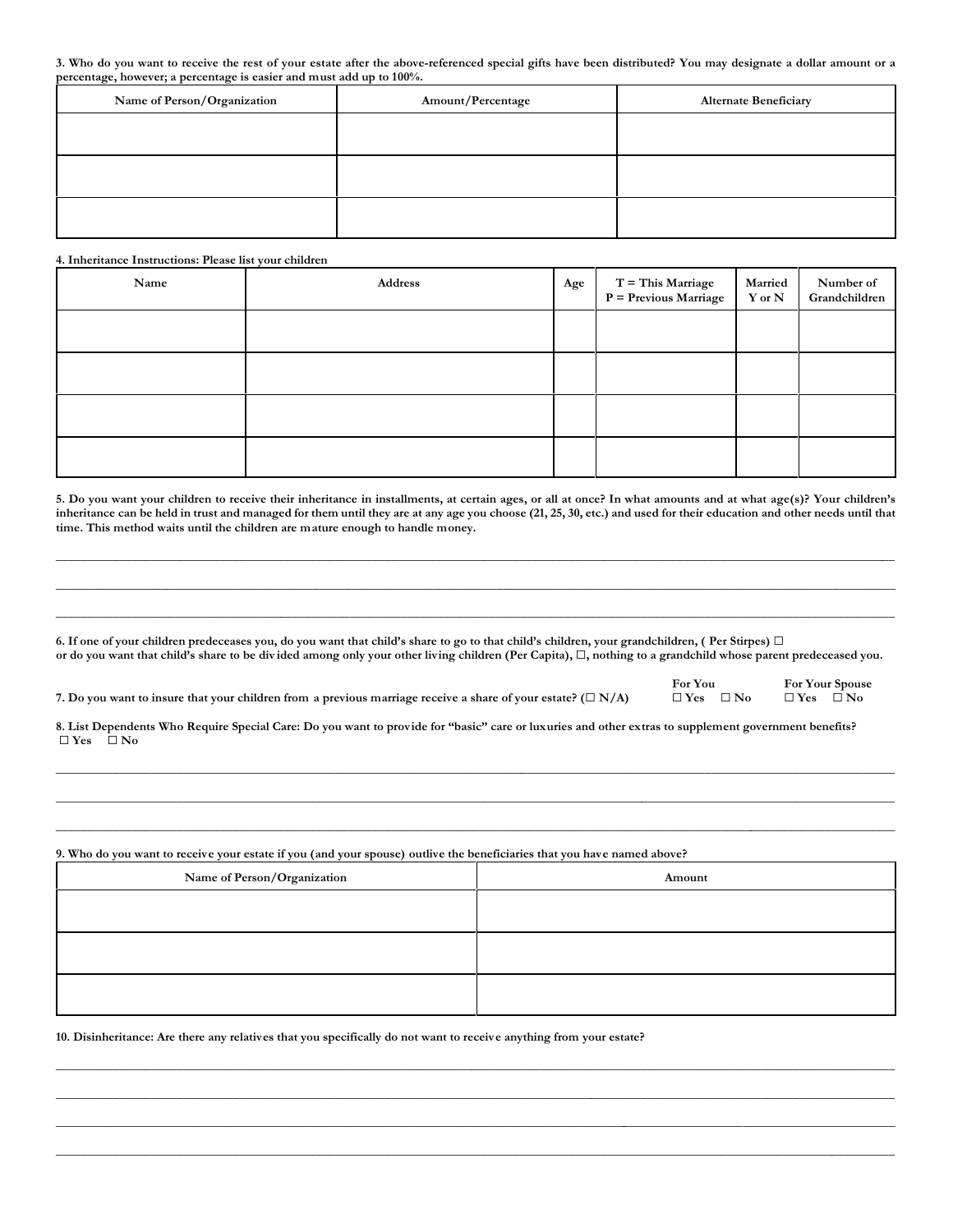#### **SPECIAL INSTRUCTIONS FOR INCOMPETENCY**

**1. Keeping/Selling Assets: If necessary to pay for your care, do you want certain assets sold first? Are there potential buyers you want contacted?**

#### 2. Medical Care: Do you want to be in  $\Box$  (or avoid  $\Box$ ) a certain hospital/nursing facility?

| A Living Will makes your wishes known to family and doctors regarding life support and    | For You              | <b>For Your Spouse</b>     |
|-------------------------------------------------------------------------------------------|----------------------|----------------------------|
| the following decisions in the event you become terminally ill or injured with no hope of | $\Box$ Yes $\Box$ No | $\Box$ No<br>$\square$ Yes |
| recovery. Do you want a Living Will?                                                      |                      |                            |

**\_\_\_\_\_\_\_\_\_\_\_\_\_\_\_\_\_\_\_\_\_\_\_\_\_\_\_\_\_\_\_\_\_\_\_\_\_\_\_\_\_\_\_\_\_\_\_\_\_\_\_\_\_\_\_\_\_\_\_\_\_\_\_\_\_\_\_\_\_\_\_\_\_\_\_\_\_\_\_\_\_\_\_\_\_\_\_\_\_\_\_\_\_\_\_\_\_\_\_\_\_\_\_\_\_\_\_\_\_\_\_\_\_\_\_\_\_\_\_\_\_\_\_\_\_\_\_\_\_\_\_\_\_ \_\_\_\_\_\_\_\_\_\_\_\_\_\_\_\_\_\_\_\_\_\_\_\_\_\_\_\_\_\_\_\_\_\_\_\_\_\_\_\_\_\_\_\_\_\_\_\_\_\_\_\_\_\_\_\_\_\_\_\_\_\_\_\_\_\_\_\_\_\_\_\_\_\_\_\_\_\_\_\_\_\_\_\_\_\_\_\_\_\_\_\_\_\_\_\_\_\_\_\_\_\_\_\_\_\_\_\_\_\_\_\_\_\_\_\_\_\_\_\_\_\_\_\_\_\_\_\_\_\_\_\_\_\_ \_\_\_\_\_\_\_\_\_\_\_\_\_\_\_\_\_\_\_\_\_\_\_\_\_\_\_\_\_\_\_\_\_\_\_\_\_\_\_\_\_\_\_\_\_\_\_\_\_\_\_\_\_\_\_\_\_\_\_\_\_\_\_\_\_\_\_\_\_\_\_\_\_\_\_\_\_\_\_\_\_\_\_\_\_\_\_\_\_\_\_\_\_\_\_\_\_\_\_\_\_\_\_\_\_\_\_\_\_\_\_\_\_\_\_\_\_\_\_\_\_\_\_\_\_\_\_\_\_\_\_\_\_\_\_\_**

### **If you answered yes to the previous question, please answer the following questions, otherwise sk ip this section**

| If you have a terminal condition, diagnosed by two (2) doctors, do you want:                         | For You                              | <b>For Your Spouse</b>               |
|------------------------------------------------------------------------------------------------------|--------------------------------------|--------------------------------------|
| Your life artificially prolonged by machine?                                                         | $\square$ Yes<br>$\square$ No        | $\square$ Yes<br>$\square$ No        |
| Artificial hydration? (i.e. IV tubes)                                                                | $\square$ Yes<br>$\Box$ No           | $\square$ Yes<br>$\square$ No        |
| Artificial nutrition? (i.e. Feeding tube)                                                            | $\square$ Yes<br>$\square$ No        | $\square$ Yes<br>$\square$ No        |
| <b>Blood Transfusions?</b>                                                                           | $\square$ Yes<br>$\Box$ No           | $\square$ Yes<br>$\square$ No        |
| Organ Transplants?                                                                                   | $\Box$ No<br>$\square$ Yes           | $\square$ Yes<br>$\Box$ No           |
| Upon your death do you wish to donate your organs?                                                   | $\square$ Yes<br>$\Box$ No           | $\square$ Yes<br>$\Box$ No           |
| If you wish to donate your organs do you wish to donate them for transplants or medical<br>research? | $\Box$ Research<br>$\Box$ Transplant | $\Box$ Research<br>$\Box$ Transplant |
| Do you wish to die at home rather than in a hospital or nursing home?                                | $\Box$ Hosp./Nurs.<br>$\Box$ Home    | $\Box$ Home<br>$\Box$ Hosp./Nurs.    |

**A Health Care Power of Attorney gives broader protection than a Living Will by itself. Do you want to appoint someone (spouse, child, trusted friend) to make health care decisions for you if you are incapable of making them for yourself? If so, please provide the following: 1 st Choice For You 1 st Choice For Your Spouse**

|                                                                                                                                                                 | Address: and the contract of the contract of the contract of the contract of the contract of the contract of the contract of the contract of the contract of the contract of the contract of the contract of the contract of t |
|-----------------------------------------------------------------------------------------------------------------------------------------------------------------|--------------------------------------------------------------------------------------------------------------------------------------------------------------------------------------------------------------------------------|
| 2 <sup>nd</sup> Choice For You                                                                                                                                  | 2 <sup>nd</sup> Choice For Your Spouse                                                                                                                                                                                         |
|                                                                                                                                                                 |                                                                                                                                                                                                                                |
|                                                                                                                                                                 |                                                                                                                                                                                                                                |
|                                                                                                                                                                 |                                                                                                                                                                                                                                |
| A Durable General Power of Attorney appoints an agent that can make any decision and do any act that you can. A Durable Power of Attorney will remain effective | 1000 - 1000 - 1000 - 1000 - 1000 - 1000 - 1000 - 1000 - 1000 - 1000 - 1000 - 1000 - 1000 - 1000 - 1000 - 1000                                                                                                                  |

**even after you become incapacitated. The powers granted in a Durable Power of Attorney are broad and sweeping and should only be granted with great care and to a person whom you trust implicitly. If you wish to create a Durable General Power of Attorney, please provide the following: 1 st Choice For You 1 st Choice For Your Spouse**

| $2nd$ Choice For You                                                                                                                                                                                                          | 2 <sup>nd</sup> Choice For Your Spouse |
|-------------------------------------------------------------------------------------------------------------------------------------------------------------------------------------------------------------------------------|----------------------------------------|
| Name: Name: Name: Name: Name: Name: Name: Name: Name: Name: Name: Name: Name: Name: Name: Name: Name: Name: Name: Name: Name: Name: Name: Name: Name: Name: Name: Name: Name: Name: Name: Name: Name: Name: Name: Name: Name: |                                        |
|                                                                                                                                                                                                                               |                                        |
| <b>Address:</b><br><u> 1989 - Johann John Stoff, deutscher Stoff und der Stoff und der Stoff und der Stoff und der Stoff und der Stoff</u>                                                                                    |                                        |